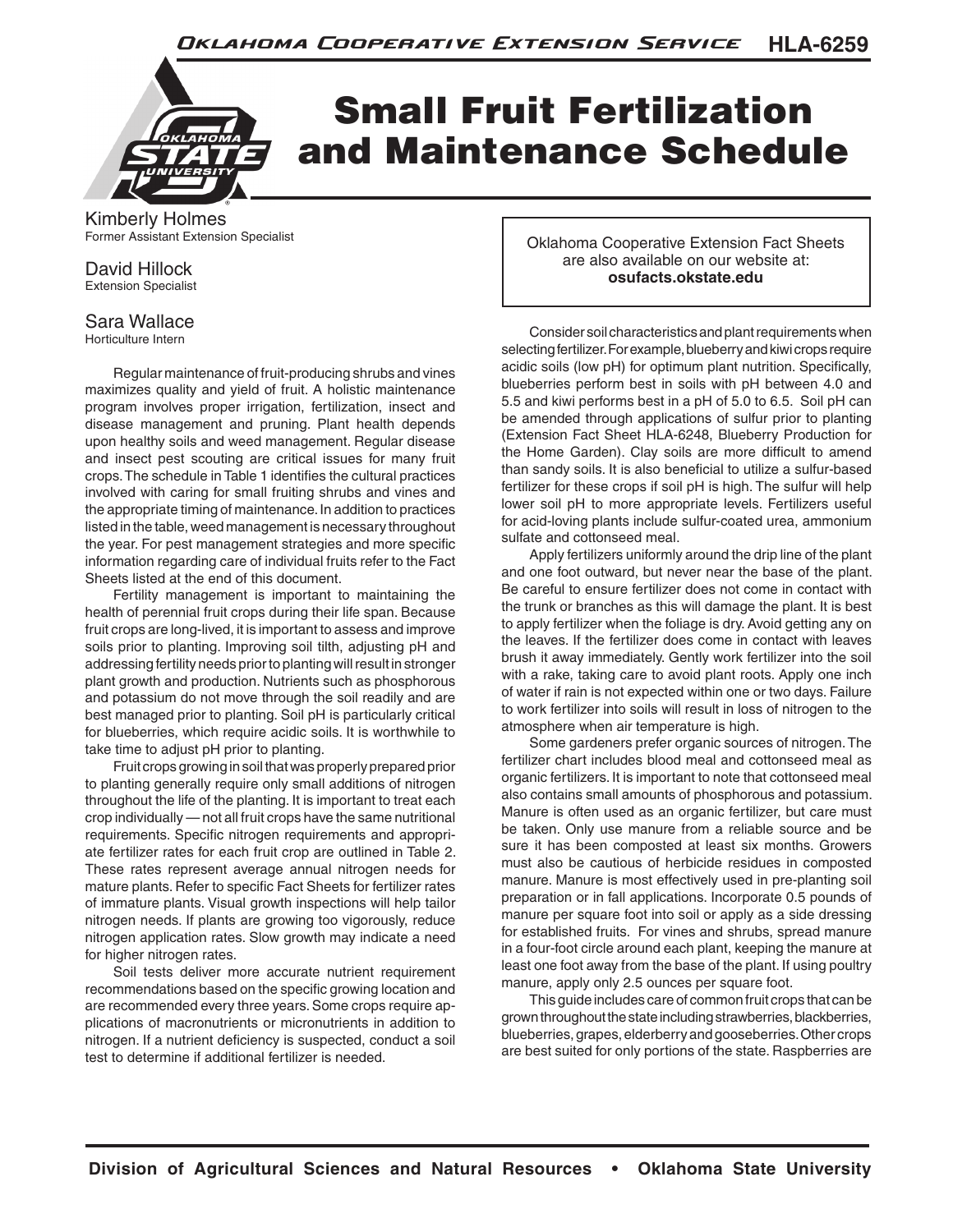Nov. - Jan.<br>Straw mulch mid- to late<br>December after first hard<br>freeze Cut plants to ground after<br>killing frost Provide winter protection une fall-bearing raspbe Pull mulch away from Mulch after frost Mulch after frost Replenish mulch Mulch heavily Mulch well trunks Remove old floricanes Crober<br>
varieties: narrow<br>
rows to 12" and thin<br>
plants Harvest fall-bearing varieties Fall planting time Protect fruits with bird net Harvest when skin wrinkles or fruits fall to Harvest Fertilize Bround Harvest Harvest rigatio soils Bird net when fruits turn color Fertilize Harvest Irrigation in Morning (preferrably drip) Proper irrigation Renovate June-bearing<br>varieties, weed and fertilize<br>if needed rain primocanes to Proper irrigatio Irrigation Tip primocanes to chest height Fertilize Irrigation ήnτ Harvest summer-bearing varieties Irrigate Prune males after flowering Protect fruits with bird net Fertilize after<br>harvest Vine training and establishment on trellis Prune for size Fertilize after flowering Harvest Remove flowers 1st 2 springs Protection Harvest Fertilize at bloom Plant actively growing vines Planting time for active<br>plants Planting time for active Fertilize 6 wks later Planting time for<br>active plants plants Planting time for active with bird Remove flowers year 1 & 2 Fertilize after bud break plants Cover \ Fertility Row cover if frost threat Fertilize when buds swell Reduce number of new Pruning & training Fertilize at bud break **Imove straw** lanting time for dormant plants, cut shoots to 8 Soil test shoots Fertilize Planting time for dormant plants Pruning Trim laterals to 12"-15" Planting time for dormant plants Planting time for dormant plants Planting time for dormant plants ints damaged/diseased canes Pruning: remove all but 3<br>each of 1st, 2nd, and 3rd<br>year canes Prune weak/diseased<br>branches; leave 6-8 canes<br>per plant of varying ages Thin canes & remove Prune females & train Plant bare Soil test Planting Gooseberry Strawberry Passionfruit Fruit Elderberry Blueberry **Brambles** Grape

**Table 1. Calendar of maintenance and fertilization needs by fruit crop.** Table 1. Calendar of maintenance and fertilization needs by fruit crop.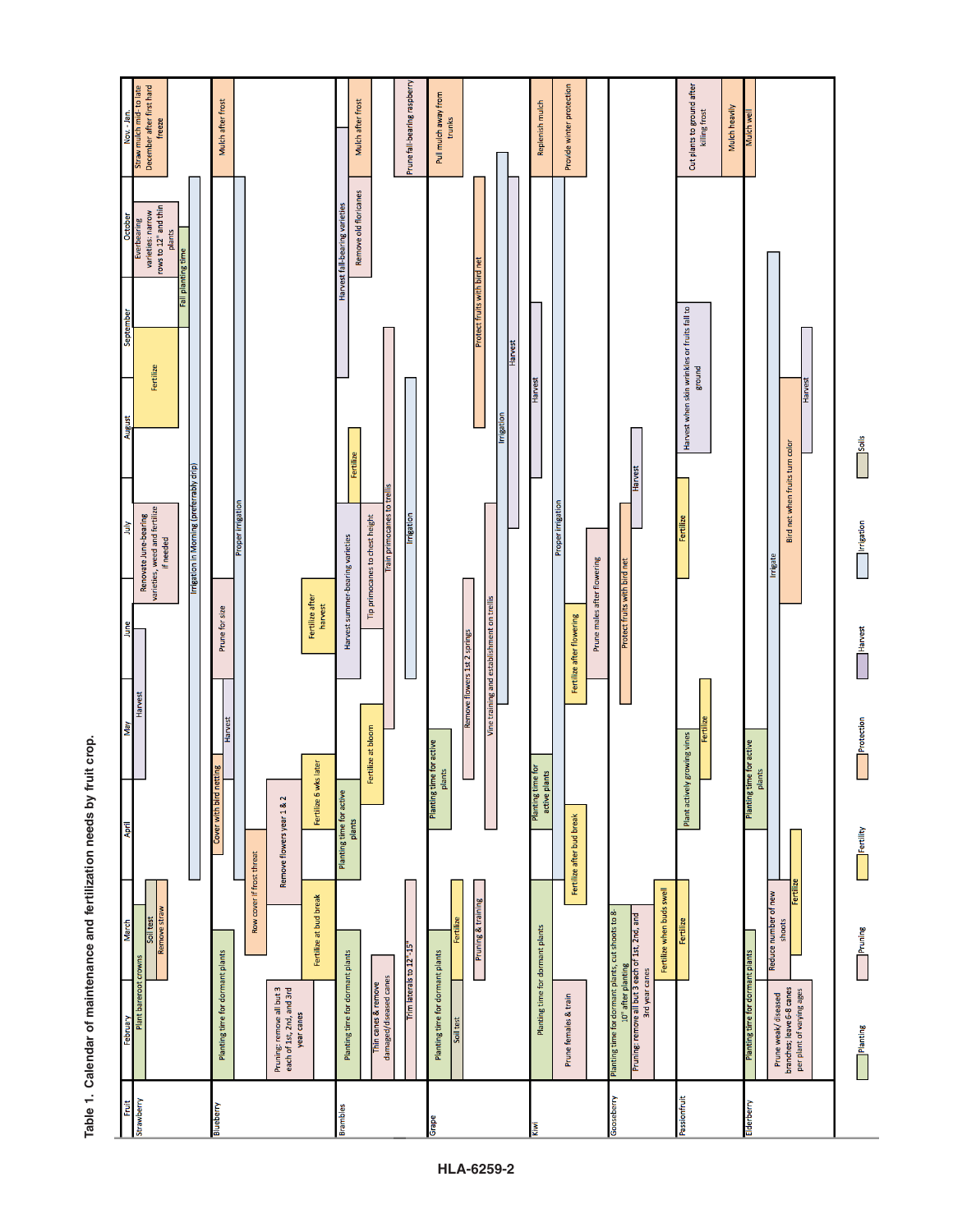|                 | Table 2. Fertilizer application rates by fruit crop. Rates are given for each appropriate fertilizer; use only one fertilizer for each application.<br>MATURE plants; refer to specific Fact Sheets for applicat |                                    |                                                                     | tion rates for young plants.                                                  |                                  |                                  |                              |                                  | Rates are given for                                                                                                                                    |
|-----------------|------------------------------------------------------------------------------------------------------------------------------------------------------------------------------------------------------------------|------------------------------------|---------------------------------------------------------------------|-------------------------------------------------------------------------------|----------------------------------|----------------------------------|------------------------------|----------------------------------|--------------------------------------------------------------------------------------------------------------------------------------------------------|
|                 |                                                                                                                                                                                                                  |                                    |                                                                     |                                                                               | Nitrogen Source                  |                                  |                              |                                  |                                                                                                                                                        |
| Crop            | Application                                                                                                                                                                                                      | Actual Nitrogen<br>Required        | Ammonium<br>Sulfate                                                 | Sulfur-coated<br>urea                                                         | Urea                             | <b>Blood Meal</b>                | Cottonseed<br>Meal           | Ammonium<br>Nitrate <sup>2</sup> | Comments                                                                                                                                               |
|                 |                                                                                                                                                                                                                  |                                    | 21% N                                                               | 36% N                                                                         | 46% N                            | 12% N                            | 7% N'                        | 34% N                            |                                                                                                                                                        |
| Strawberry      | Fall                                                                                                                                                                                                             | $0.50$ lb/<br>100-foot row         | $2.5$ lb/<br>100-foot row                                           | $\begin{array}{c} 1.5 \text{ lb/} \\ 100\text{-} \text{foot row} \end{array}$ | 100-foot row<br>$\frac{1}{10}$   | 100-foot row<br>$\frac{4}{10}$   | 7 lb/<br>100-foot row        | $1.5$ lb/<br>100-foot row        |                                                                                                                                                        |
| Blueberry       | 1st Application                                                                                                                                                                                                  | 0.65 oz/plant                      | 3 oz/plant                                                          | 2 oz/plant                                                                    | 1.5 oz/plant                     |                                  | 9 oz/plant                   |                                  | Blueberries prefer nitrogen<br>rather than a nitrate form;<br>use only recommended<br>in an ammonium form                                              |
|                 | 2nd Application<br>3rd application                                                                                                                                                                               | $0.65$ oz/plant<br>$0.65$ oz/plant | 3 oz/plant<br>3 oz/plant<br>plant                                   | 2 oz/plant<br>2 oz/plant                                                      | 1.5 oz/plant<br>1.5 oz/plant     |                                  | 9 oz/plant<br>9 oz/plant     |                                  | fertilizers.                                                                                                                                           |
| <b>Brambles</b> | 1st Application<br>2nd Application                                                                                                                                                                               | $0.4$ oz/plant<br>$0.4$ oz/plant   | 2 oz/plant<br>2 oz/plant                                            | 1 oz/plant<br>1 oz/plant                                                      | $0.9$ oz/plant<br>$0.9$ oz/plant | $3.3$ oz/plant<br>$3.3$ oz/plant | 5.7 oz/plant<br>5.7 oz/plant | $1.2$ oz/plant<br>1.2 oz/plant   |                                                                                                                                                        |
| Grape           | Spring                                                                                                                                                                                                           | 2 oz/plant                         | 9.5 oz/plant                                                        | 5.5 oz/plant                                                                  | 4.3 oz/plant                     | 1 lb/plant                       | 1.75 lb/plant                | 6 oz/plant                       | regular soil tests to assess<br>Grapes feed heavily on<br>phosphorous. Conduct<br>availability of these<br>potasium and<br>nutrients                   |
| Kiwi            | 1st Application                                                                                                                                                                                                  | 1.8 oz/plant                       | 8.5 oz/plant                                                        | 5 oz/plant                                                                    | 4 oz/plant                       | 15 oz/plant                      | 1.6 lb/plant                 | 5 oz/plant                       | sulfate at each application;<br>adequate phosphorous is<br>(5-6.5 ideal) and ensure<br>Apply 8 oz potassium<br>Conduct soil test to<br>monitor soil pH |
|                 | 2nd Application                                                                                                                                                                                                  | 1.8 oz/plant                       | 8.5 oz/plant                                                        | 5 oz/plant                                                                    | 4 oz/plant                       | 15 oz/plant                      | 1.6 lb/plant                 | 5 oz/plant                       | available.                                                                                                                                             |
| Gooseberry      | Spring                                                                                                                                                                                                           | 0.6 oz/plant                       | 3 oz/plant                                                          | 1.7 oz/plant                                                                  | 1.3 oz/plant                     | 5 oz/plant                       | 9 oz/plant                   | 1.8 oz/plant                     | Avoid fertilizers containing<br>(potassium chloride - KCI)<br>muriate of potash                                                                        |
| Passionfruit    | 1st Application                                                                                                                                                                                                  | 0.25 lb/plant                      | /plant<br>$1.2$ lb/                                                 | 0.7 lb/plant                                                                  |                                  | 2 lb/plant                       |                              | 0.7 lb/plant                     | to growth; excess nitrogen<br>reduces fruit set. Watch<br>Adjust nitrogen according<br>for deficiencies in                                             |
|                 | 2nd Application<br>3rd Application                                                                                                                                                                               | 0.25 lb/plant<br>0.25 lb/plant     | /plant<br>/plant<br>$\frac{1}{2}$<br>$\frac{1}{2}$<br>$\frac{1}{2}$ | 0.7 lb/plant<br>0.7 lb/plant                                                  |                                  | 2 lb/plant<br>2 lb/plant         |                              | 0.7 lb/plant<br>0.7 lb/plant     | potassium and calcium.                                                                                                                                 |
| Elderberry      | Spring                                                                                                                                                                                                           | 0.35 lb/plant                      | 1.7 lb/plant                                                        | 1 lb/plant                                                                    | 0.75 lb/plant                    | 3 lb/plant                       | 5 lb/plant                   | 1 lb/plant                       | Adjust nitrogen according<br>to growth.                                                                                                                |

1 Formulations of cottonseed meal vary, nitrogen content is typically around 7%.<br>2 Regulation of ammonium nitrate is making this fertilizer harder to find. 1 Formulations of cottonseed meal vary, nitrogen content is typically around 7%.

2 Regulation of ammonium nitrate is making this fertilizer harder to find.